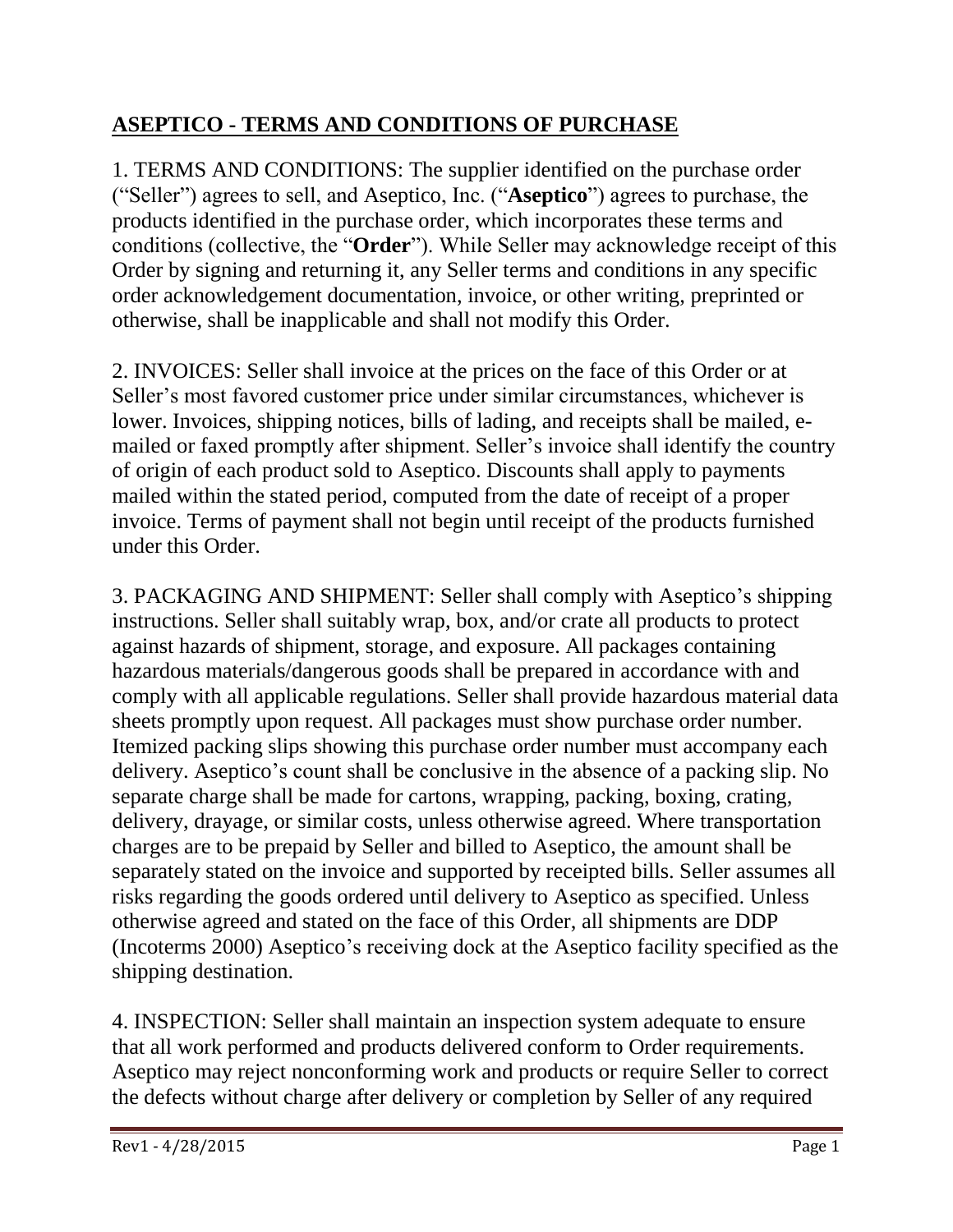installation, whichever last occurs. Payment shall not constitute acceptance. Neither payment nor acceptance shall relieve Seller of liability for failure to conform to Order requirements. Seller shall be liable to Aseptico for any nonconforming work or products and for any other damages suffered by Aseptico, except to the extent Seller proves that such damages would have been mitigated but for the failure of Aseptico to timely notify Seller.

5. CHANGES: Aseptico may at any time, by a written order, make changes within the general scope of this Order. If any change directed by Aseptico causes an increase or decrease in the cost of, or the time required for, any part of the work, Seller may request an equitable adjustment by written Order amendment to the price and/or delivery schedule. Any claim by Seller for such adjustment shall be asserted in writing within fifteen (15) days from the date of receipt of the written order directing the change. Seller agrees to advise Aseptico in writing of any changes that would materially affect the fit, form, function and/or appearance of the products governed by this Order.

6. DELAY: Seller shall immediately notify Aseptico in writing of any matter which may delay Seller's performance under this Order and the anticipated duration of the delay, and Seller agrees to insert the substance of this requirement in all subcontracts and purchase orders connected to this Order. Notwithstanding any other provision of this Order, Aseptico may terminate this Order in whole or in part without cost to Aseptico or liability to seller where any actual or projected excusable delay is material or indefinite, would result in frustration of purpose of this Order, or would require Aseptico to cover by purchasing substitute products.

7. DEFAULT: Aseptico may terminate this Order in whole or in part upon written notice to Seller if Seller: (a) fails to deliver products or perform services within the Order schedule; (b) fails to make progress that endangers any scheduled performance, and does not cure such failure within a reasonable period of time after receipt of written notice/change order from Aseptico specifying such failure; (c) fails promptly to provide adequate written assurances of performance satisfactory to Aseptico when it appears that Seller may not perform in accordance with the Order and assurances are requested by Aseptico; or (d) fails to perform any other material provisions of this Order. If Aseptico terminates part of the work, Seller shall diligently continue performance of the remainder. Aseptico may terminate this Order at any later time for any continuing or subsequent breach. If it is determined Seller was not in default, such termination shall be converted to a termination for convenience under Section 8 (Termination for Convenience). Upon any termination for default of Seller, Aseptico may require Seller to transfer title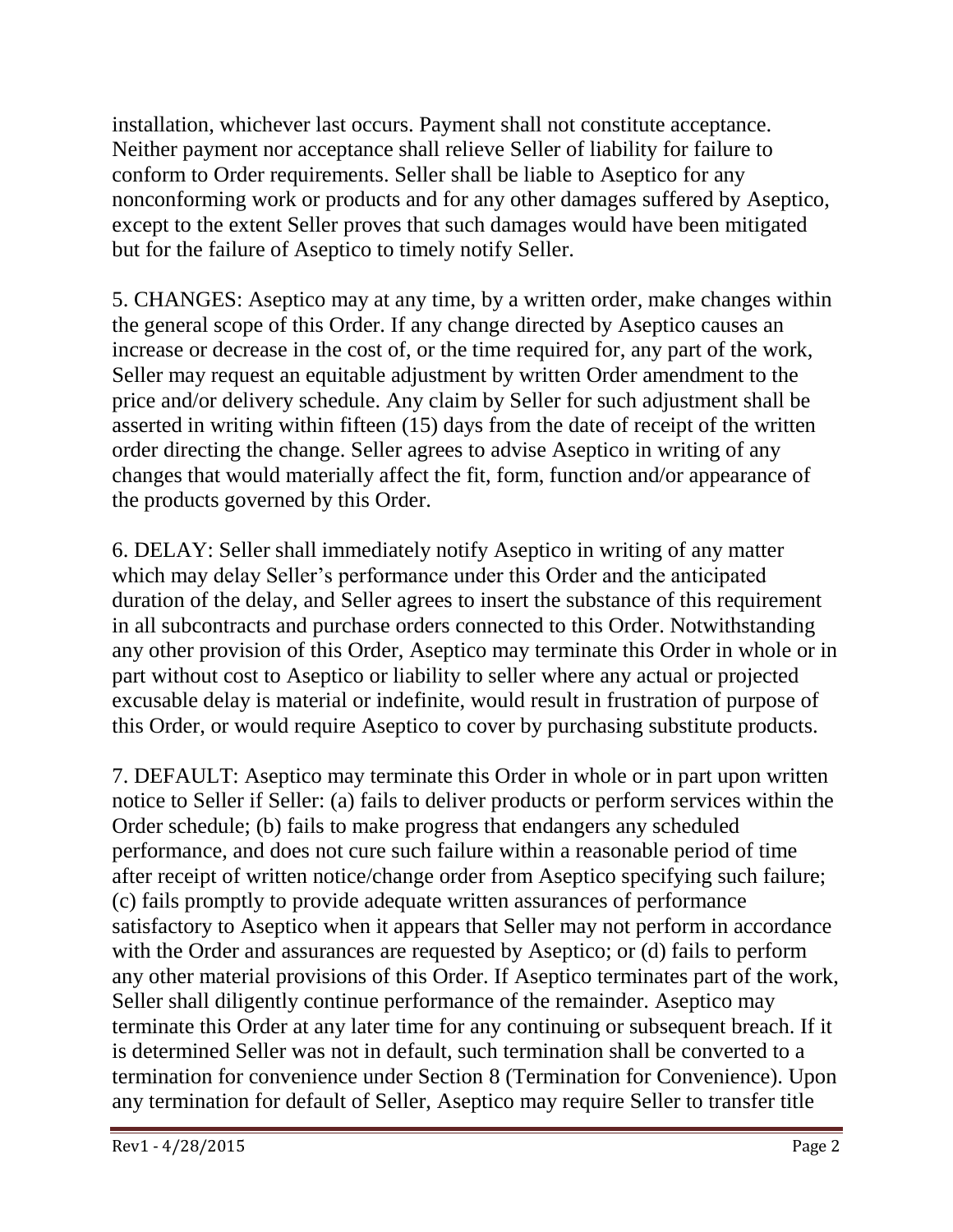and deliver, as directed by Aseptico, (a) any completed products, and (b) such partially completed products and materials, parts, tools, dies, jigs, fixtures, plans, drawings, information, and contract rights as Seller has produced or acquired for the performance of the terminated part of this Order; and Seller shall, at Aseptico's direction, protect and preserve property in Seller's possession in which Aseptico has an interest. Payment for delivered products or other materials accepted by Aseptico and for the protection and preservation of property shall be in an amount agreed upon.

The rights and remedies of Aseptico provided in this Order and by law are cumulative. Aseptico shall not be liable for penalties or for any amounts in excess of the price allocable to the units of product or work giving rise to the claim.

8. TERMINATION FOR CONVENIENCE: In no event, except when agreed to by both parties, shall Aseptico be obligated for any amount in excess of the Order price for terminated products, or for any amount greater than the percentage of the Order price reflecting the percentage of the work performed prior to notice of termination, whichever is less, plus reasonable costs established by Seller to the reasonable satisfaction of Aseptico.

9. PRICE ADJUSTMENTS: Costs used in determining price adjustments pursuant to the Sections 5 (Changes) and 8 (Termination for Convenience), or any other provision of this Order, shall be those direct costs reasonably incurred, together with applicable indirect costs, computed in accordance with generally accepted accounting principles using Seller's customary accounting practices and procedures, consistently applied. Seller shall prepare its proposed price adjustments as specified by Aseptico, which proposal and Seller's related books and records shall be subject to audit by Aseptico or its representatives. Where the cost of property or products made obsolete or excess as a result of a change order or termination for convenience is included in an equitable adjustment, Aseptico shall have the right to prescribe disposition of the obsolete or excess items. Seller shall not be paid for any reasonably avoidable work performed or costs incurred.

10. WARRANTY AND QUALITY: Seller warrants that (1) all products and work to be of new material, merchantable, free from defects, and unreasonable hazards, in design, material, and workmanship, fit for the purposes described in this Order, and to conform to applicable specifications of Seller and to Order requirements, (2) Receiving or other inspections performed at Aseptico may be used to compliment a critical supplier's QMS, if the supplier is not able to demonstrate conformity with a recognized QMS, (3) In rare instances whereby Aseptico is to become the legal manufacturer for a medical device that is higher than FDA class 1, and where the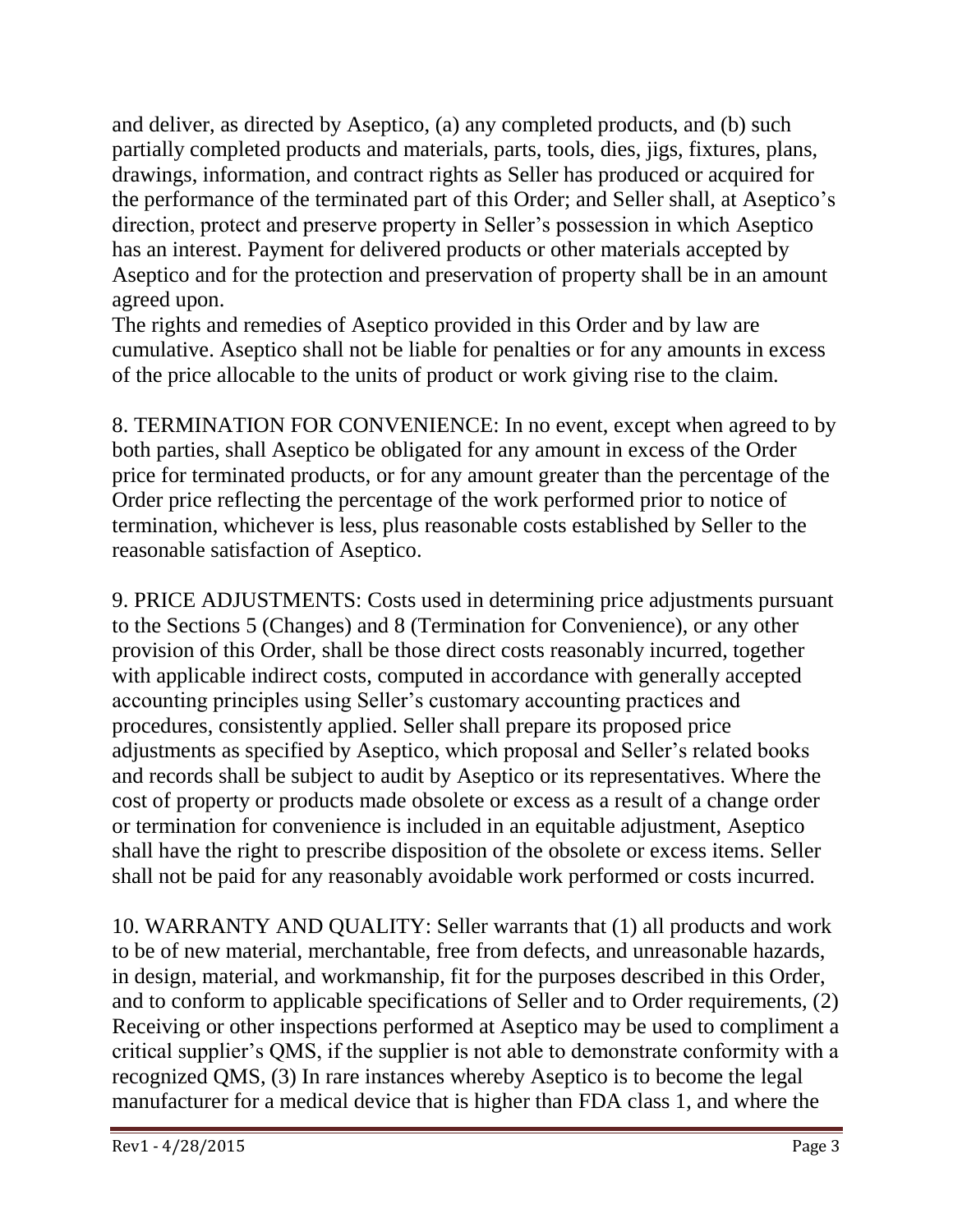device has not met the regulatory requirements for the market(s) into which Aseptico intends to sell them, the supplier shall have controls in place to manage quality (e.g. ISO 13485) and/or other appropriate approvals and certifications necessary to support Aseptico's compliance.

11. PROPERTY FURNISHED BY ASEPTICO: All items furnished by Aseptico, or the cost of which is charged against this Order, shall be kept confidential, and remain Aseptico's property, not used without Aseptico's written permission, and be returned to Aseptico immediately upon written request. Seller shall be responsible for their safekeeping, and for providing at Seller's expense property and in-transit insurance acceptable to Aseptico covering all such items. Seller shall defend, indemnify, and hold harmless Aseptico, from loss of or damage to, and all claims that may be asserted against, such property. Seller shall mark all tooling and equipment subject to this clause with the name "Aseptico" and Aseptico's drawing or tool numbers where applicable. Seller shall not copy or permit the copying, in whole or in part, and shall not furnish, offer, quote, sell, or advertise for sale any items or information owned by Aseptico, nor any goods made in accordance with Aseptico specifications, drawings, or samples, without Aseptico's express written consent. Notwithstanding any defect in such items or information, or any fault or neglect of Aseptico, Seller shall indemnify, defend, and hold harmless Aseptico from any and all loss, damages, and claims relating in any way to any such use by Seller or any third parties of such items or information or to the products produced from them.

12. INTELLECTUAL PROPERTY RIGHTS: The term "**Subject Innovations**" means each invention, improvement, method, design, idea, information, and discovery (copyrightable, patentable, or not) by Seller, or any of its subcontractors or suppliers at any tier, conceived or first reduced to practice during or in the performance of this Order or of work done upon the understanding that an order would be awarded to Seller by Aseptico. The term "**Technical Personnel**" means each person employed by or working for or with Seller, who would reasonably be expected to, or who actually makes, Subject Innovations or who would reasonably be expected to, or who actually is, exposed to Subject Innovations or Aseptico confidential information under this Order. Seller shall have the obligations set forth in Subsections (a)  $-$  (d), below, with respect to Subject Innovations. (a) Seller shall obtain promptly intellectual property rights agreements with all its Technical Personnel, requiring them to disclose promptly in writing, and assign to Aseptico or Seller, all Subject Innovations made by them, either solely or jointly with others. Such intellectual property rights agreements shall specify, and Seller agrees, that (i) upon written request of Aseptico and without further compensation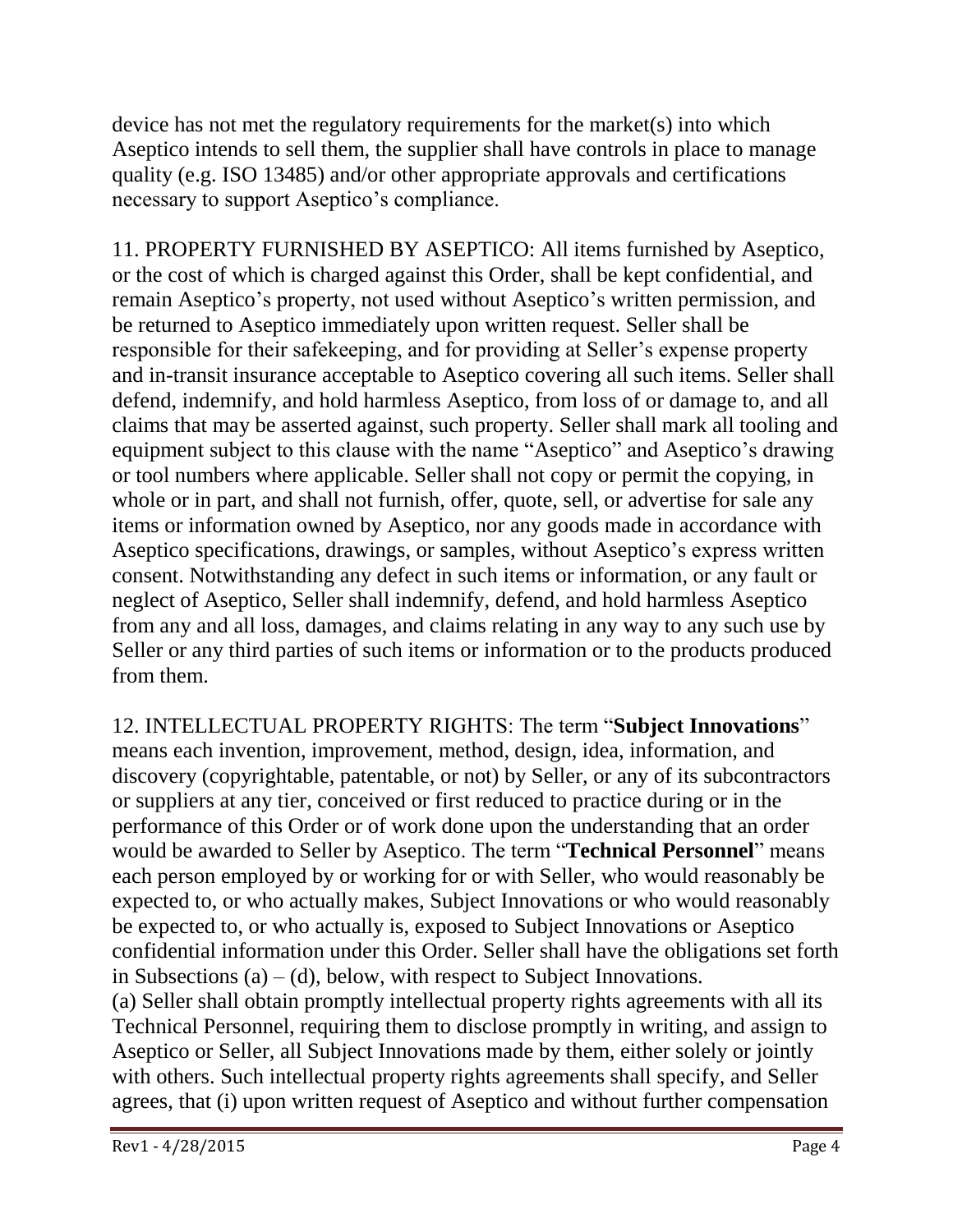therefor, Technical Personnel and Seller shall cooperate fully and do all rightful acts, including the execution of proper papers and oaths, which in Aseptico's opinion may be necessary or desirable in obtaining, sustaining, or reissuing United States Letters Patents or copyrights and foreign patents or copyrights on any Subject Innovations, or for maintaining Aseptico's title to them, and (ii) Technical Personnel shall be instructed to treat and shall treat as confidential all information received by them in connection with this Order and all Subject Innovations created by them, and shall not publish or disclose this information to others at any time without written consent of Aseptico.

(b) Seller shall obtain and deliver promptly to Aseptico full written descriptions of Subject Innovations along with the assignment of all rights in them to Aseptico from Technical Personnel and from Seller, to document Aseptico's entire and exclusive right, title, and interest throughout the world in such Subject Innovations including all United States and foreign patents, copyrights, and applications for them.

(c) If to the best of the knowledge and belief of Technical Personnel and Seller, no Subject Innovations have been conceived or first reduced to practice under or related to this Order, Seller shall so certify in writing to Aseptico.

(d) Seller shall not furnish, and agrees that it has not been and will not be necessary for Aseptico to receive from Seller, any confidential information, and that Seller has not furnished or disclosed, and will not furnish or disclose, to Aseptico any materials, documents or other information which are deemed to be confidential information, or otherwise proprietary, to Seller or to any third party, including within the Subject Innovations. Any receipt of any confidential information from Seller must be the subject of a separate written agreement made prior to the receipt by or disclosure to Aseptico which specifically identifies the nature of the confidential information to be disclosed. Seller understands that Subject Innovations constitute confidential information of Aseptico and understands and agrees that it will neither use for its benefit or the benefit of any third party nor disclose the same to others without the express written permission of Aseptico in each instance.

13. PATENT INDEMNITY: Seller shall indemnify, defend, and hold Aseptico, subsequent owners of the products, and their affiliates, and each of their directors, employees, and agents harmless against any and all actions, claims, liabilities, costs, damages and expenses (including reasonable attorneys fees), with respect to actual or alleged infringement of any intellectual property rights arising out of, resulting from or caused by the manufacture, sale, offer for sale, delivery, storage, use, or handing of products furnished under this Order, except to the extent such products manufactured by Seller comply with Aseptico's detail designs and stated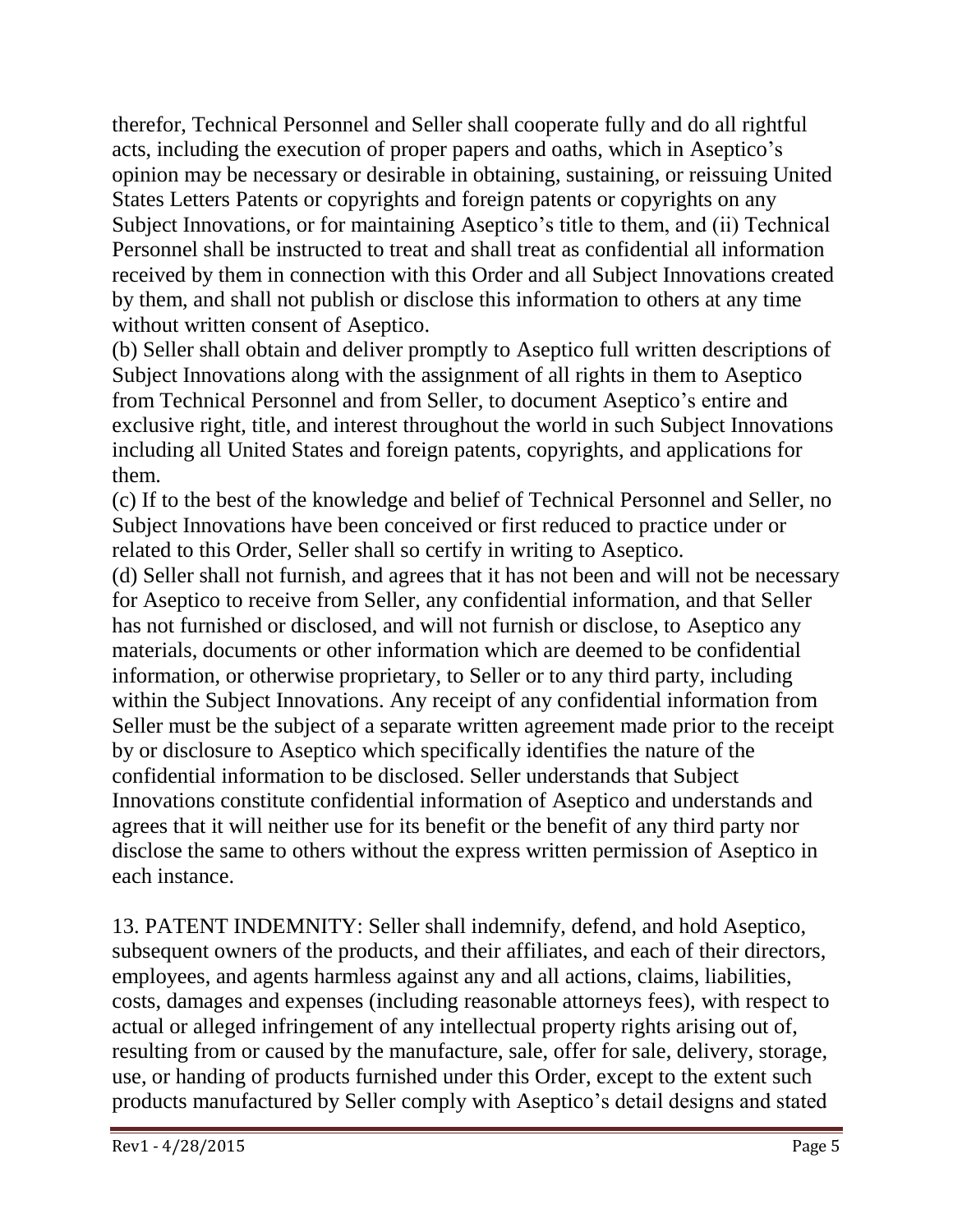requirements for specific structure, provided such designs and requirements could not have been implemented in a non-infringing manner. Seller shall give Aseptico prompt written notice to Seller of any infringement claim.

14. INDEMNIFICATION. Seller shall indemnify, defend and hold Aseptico and its affiliates and their directors, employees, and agents harmless from and against any and all actions, claims, liabilities, costs, damages and expenses (including reasonable attorneys fees) for physical damage to or loss of tangible property or use, for bodily injury or death of any person and for any product recall or retrofit, in each case to the extent arising out of, resulting from or caused by: (a) acts or omissions of Seller, its employees, agents and subcontractors, or (b) any defect in design, workmanship, or materials carried out or employed by Seller or its employees, agents, or subcontractors, or (c) entering upon premises occupied by or under the control of Aseptico, any of its customers, or suppliers in the course of performing this order, except in each case to the extent that any such damage to or loss of property and injury or death of any person is caused by acts or omissions or negligence of Aseptico, its employees, agents and subcontractors. This indemnification shall be in addition to warranty obligations of Seller. Seller will obtain and maintain product liability insurance or a self-insurance retention program to cover its liability to third parties in connection with the sale of products, to cover obligations set forth above, and to cover workers' compensation and employer's liability for all employees engaged in performing the work. Seller will include Aseptico as additional insured with waiver of subrogation in its favor and furnish a certificate of insurance with respect thereto upon request and will continue on an annual basis within 3 days of each successive renewal.

15. CONFIDENTIALITY AND PUBLICITY: Information disclosed by Aseptico, whether written, disclosed orally, visually, or learned by observation that is marked with the legend indicating its confidential nature, or stated to be confidential, or reasonably understood to be confidential, shall constitute Aseptico confidential information under this Order. Seller will hold Aseptico confidential information in strict confidence and use the same only for the purpose of this Order and not use for its own benefit or the benefit of any third party or disclose to any third party. Seller shall not reverse engineer any Aseptico confidential information and shall limit access to the Aseptico confidential information to only those of its employees who have a need to know such information to accomplish the purpose of this Order and have been advised of the confidential nature of such information and are bound by the agreement described in Section 12(a) (Intellectual Property Rights). No publicity releases shall be made by Seller regarding this Order without Aseptico's express written permission.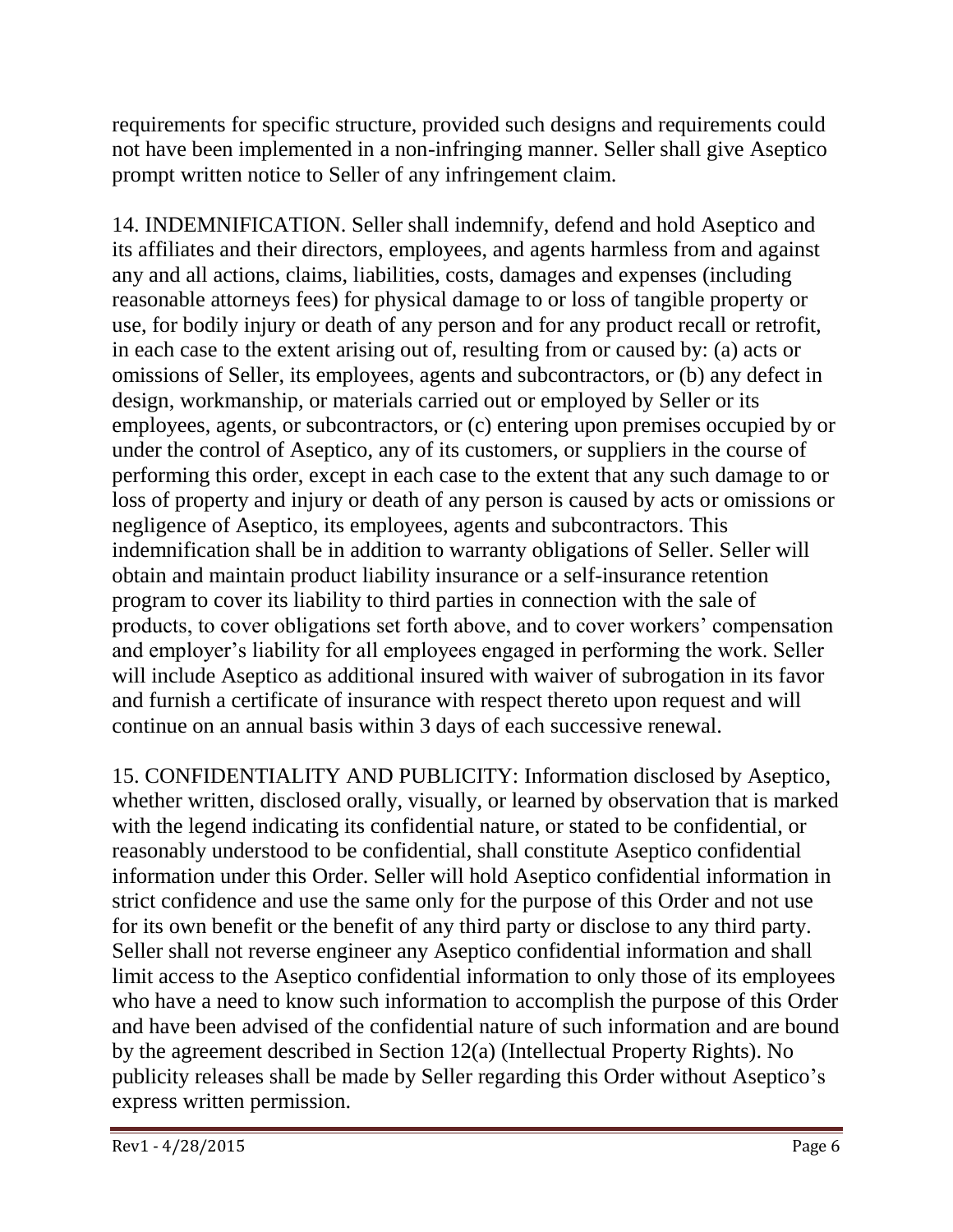16. COMPLIANCE WITH IMPORT/EXPORT LAWS. Both parties will cooperate to effect compliance with all applicable U.S. export and/or import regulations. Neither party will export or re-export, directly or indirectly, any product, software or technical data provided under this Order, or the "direct product" of such software or technical data, to any country without first obtaining any required U.S. government approvals or licenses. In addition, the parties agree to comply with all applicable local country export and/or import laws and regulations of the country(ies) of procurement, production, distribution, and/or destination of the product. The parties understand and agree that the foregoing obligations are legal requirements and that they shall survive any term or termination of this Order. Seller shall provide Aseptico with complete and accurate information for all products, software, and technical data sold or licensed to Aseptico under this Order for purposes of Aseptico's compliance with U.S. import and export regulations, including the following information: (a) description of the product, including Aseptico part number, if any; (b) U.S. Harmonized Tariff System ("**HTS**") number; (c) country of origin, as determined in accordance with U.S. Customs rules of origin; (d) U.S. Food and Drug Administration ("**FDA**") regulatory approval and clearance information, including accession codes, for any products regulated for import to the U.S.; (e) statement of any applicable U.S. antidumping orders, and exclusions thereto; (f) statement that the product is controlled for export under the U.S. International Traffic in Arms Regulations ("**ITAR**") or the U.S. Export Administration Regulations ("**EAR**"), whichever is applicable; and (g) Export Control Classification Number ("**ECCN**"), including a copy of any formal classification determination ("**CCATS**") obtained from the U.S. Department of Commerce. Such information shall be provided to Aseptico prior to the first delivery of products and shall be included on the commercial invoice accompanying shipment of the products. Seller agrees to maintain records of Aseptico transactions as required under the record keeping provisions of the U.S. import and export laws and regulations and to make such records available to Aseptico at Aseptico's request. Upon Aseptico's request, Seller will promptly provide Aseptico with a complete and accurate manufacturer's certificate of origin for all products. Supplier shall provide valid NAFTA certificates to Aseptico for each of the products as applicable on an annual blanket basis.

## 17. ENVIRONMENT. RoHS compliant products or "**Materials Declaration**

**Requirements**" means any requirements concerning the disclosure of hazardous substances contained or used in any product, component, material or part, such as those in Directive 2002/95/EC of the European Parliament and of the Council of 27 January 2003 on the restriction of the use of certain hazardous substances in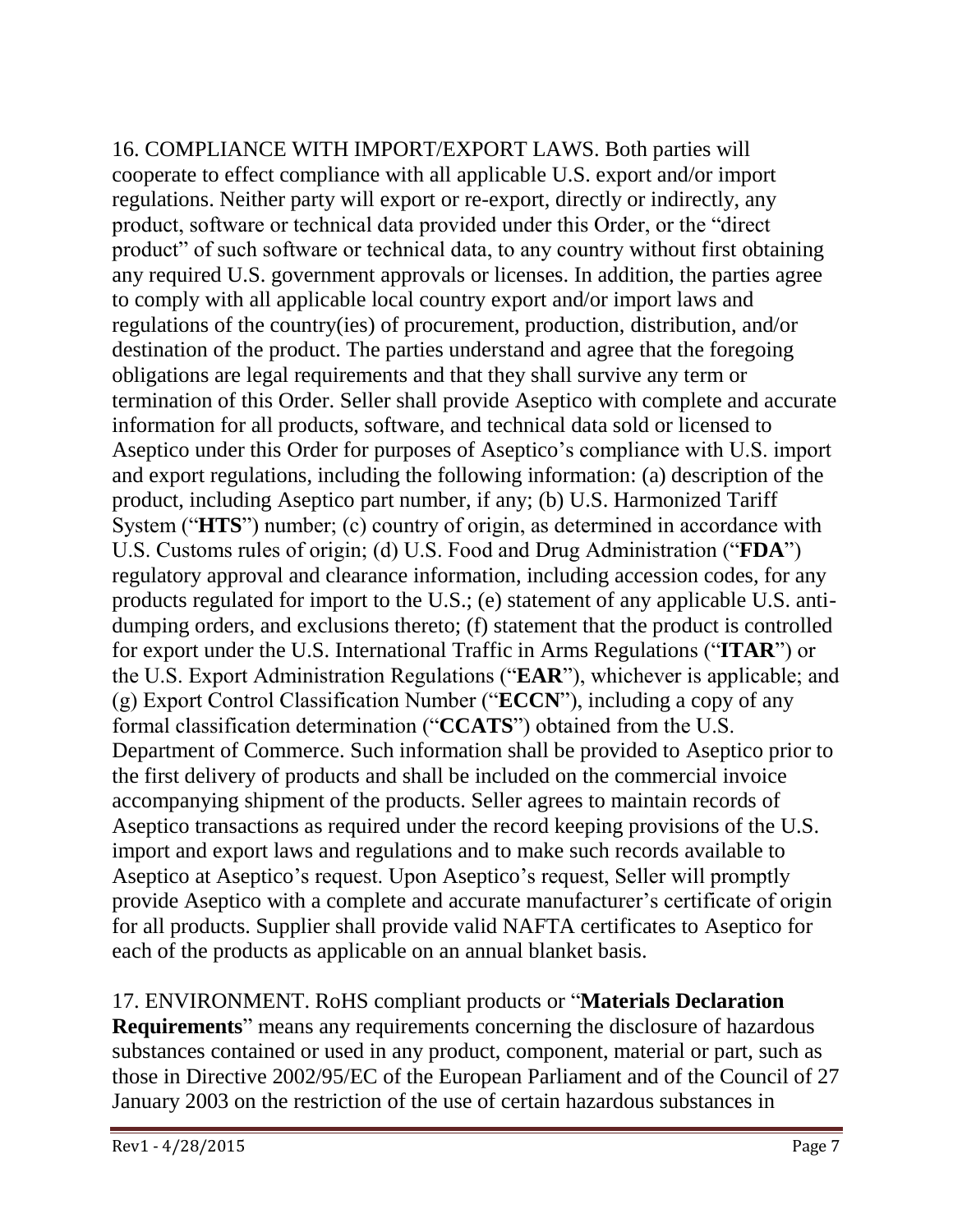electrical and electronic equipment as amended from time to time ("**RoHS Directive**"), Directive 2002/96/EC of the European Parliament and of the Council of 27 January 2003 on waste electrical and electronic equipment, as amended from time to time ("**WEEE Directive**"), any European Union Member State implementations of them, the equivalent of the RoHS Directive as implemented in China and Japan, and/or other similar environmental and/or materials declaration laws, directives, regulations and requirements, including international laws and treaties regarding such subject matter, as amended from time to time, as well as those set forth in JIG-101. On request the Seller shall provide and shall obtain from suppliers, when necessary, documentation certifying compliance with Materials Declaration Requirements with respect to the products, the form of which has been provided, or approved in writing, by Aseptico ("**Compliance Certification**" or "**Certificate of Compliance**") and which Compliance Certification shall be provided to Aseptico with each shipment of goods.

18. MEDICAL DEVICE REGULATORY COMPLIANCE. The following shall apply to medical devices and to parts, components, and software that will be included with Aseptico's medical devices.

18.1. Regulatory Inquiries. Seller shall promptly inform Aseptico in writing of the existence and substance of any inquiry or investigation related to the products initiated by any government authority or certification agency. The existence of any such inquiry or investigation shall not alone constitute a breach of this Order by either party or excuse any performance due under this Order by either party. 18.2. Regulatory Inspections. To the extent required by law or at its reasonable discretion, Seller shall permit all governmental authorities and certification agencies the reasonable right to inspect Seller's facilities at which the products or any components of them are handled, stored, or shipped, and all related records. Seller shall reasonably assist such governmental authorities and certification agencies with such inspections. Seller shall promptly notify Aseptico in writing of all such inspections related to or affecting the products and shall use reasonable efforts to provide Aseptico the opportunity to be present at such inspections. Seller shall use reasonable efforts to provide to Aseptico, within ten (10) days of receipt by the Seller, a copy of any notices related to deficiencies in the products purchased by Aseptico, from any governmental authority, certification agency or supplier, which indicates a deficiency related to products purchased by Aseptico. Seller shall immediately correct any deficiencies identified by any governmental authority or certification agency and provide Aseptico copies of such related contemporaneous correspondence.

18.3. Product Complaints/Reports. Seller shall promptly notify Aseptico in writing of any product complaint, report, or recall relating to product purchased by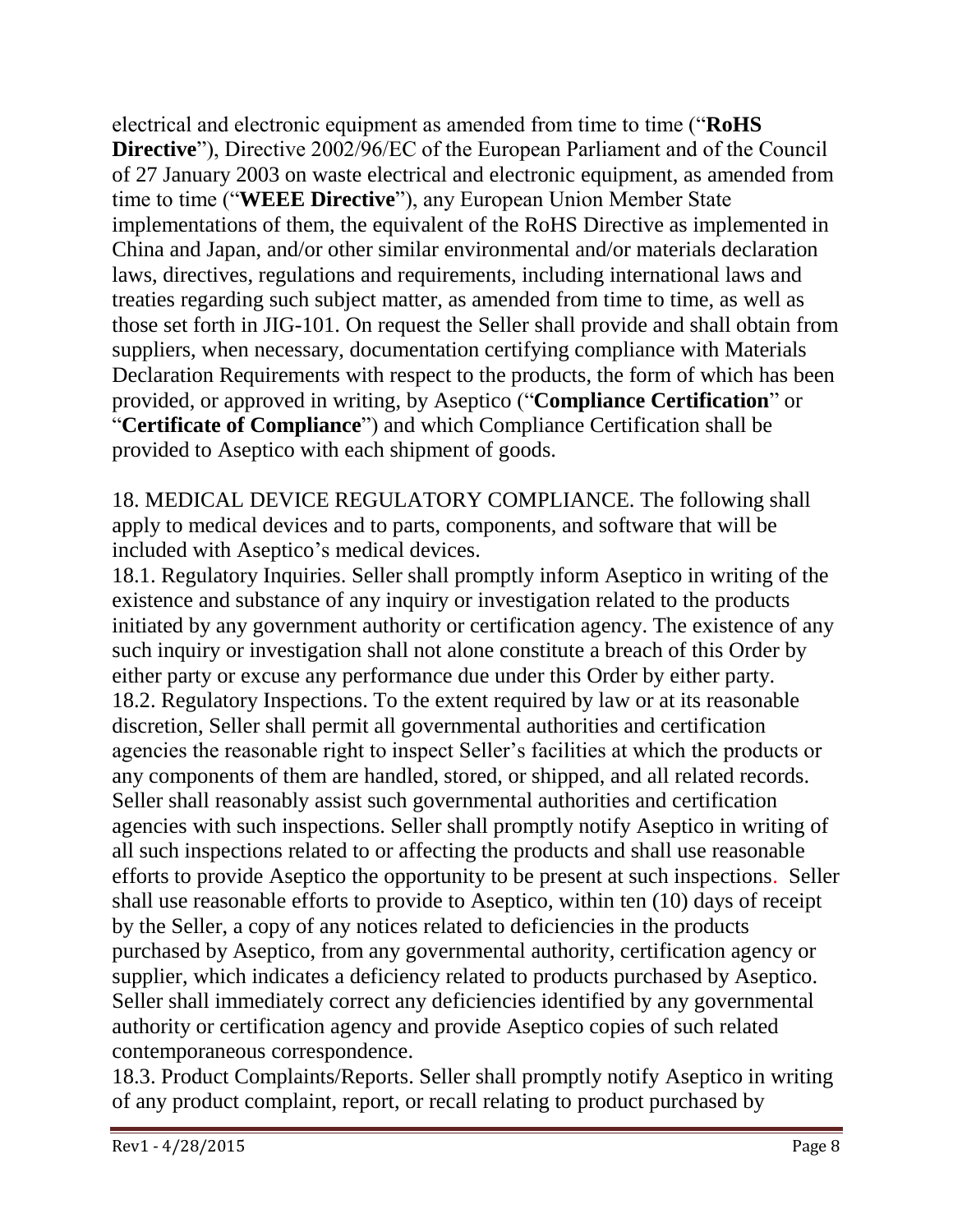Aseptico. Seller shall promptly provide to Aseptico any information received by Seller regarding real or potential deficiencies or defects in the products and any information that might otherwise constitute a complaint about the products or would reasonably be considered material to the safety for their intended use. Each party shall reasonably cooperate with the other in sharing any information that may constitute a complaint related to the products and shall designate a representative responsible for the exchange of such information and all other regulatory information required to be shared under this Order. Seller shall at all times reasonably cooperate with any Aseptico investigation, inspection, or inquiry regarding the products.

18.4. Recalls. Aseptico shall have the sole authority to declare a recall of any products, as stand-alone products or as contained within Aseptico products, if Aseptico believes there is a potential significant health hazard or non-compliance with applicable government regulations or terms of this order. Seller agrees to reimburse Aseptico for all damages related to any recall provided that such recall is attributable to a breach of any of Seller's obligations or warranties under this Order. The parties will work together in good faith to minimize the parties' financial exposure as part of the recall.

19. GOVERNMENT CONTRACTS: Because Seller's supplies or services may be incorporated into products sold by Aseptico to United States government agencies as Commercial Items (in accordance with Federal Acquisition Regulation ("FAR") Part 12 or similar regulations or parts), Seller agrees to comply with the following requirements:

(1) FAR 52.222-26 Equal Employment (B.O. 11246)

(2) FAR 52.222-35 Affirmative Action for Disabled Veterans and Veterans of the Vietnam Era (38 U.S.C. 4212)

(3) FAR 52.222-36 Affirmative Action for Workers with Disabilities (29 U.S.C. 793)

If Seller's supplies or services are being sold by Aseptico to the United States government, then to the extent appropriate to effectuate the purpose of the clauses set forth in the contract between Aseptico and the United States, references to "the Government" shall mean Aseptico; references to "Offeror" and "Contractor" shall mean Seller; and references to the "Contracting Officer" shall mean the Aseptico representative authorized to modify the provisions of this Order. Applicable procurement regulations that are required by federal statute or regulation to be inserted in contracts or subcontracts shall take precedence as between the parties to the extent any right or obligation specified in such statutes or regulations is inconsistent with the terms and conditions set forth fully in this Order.